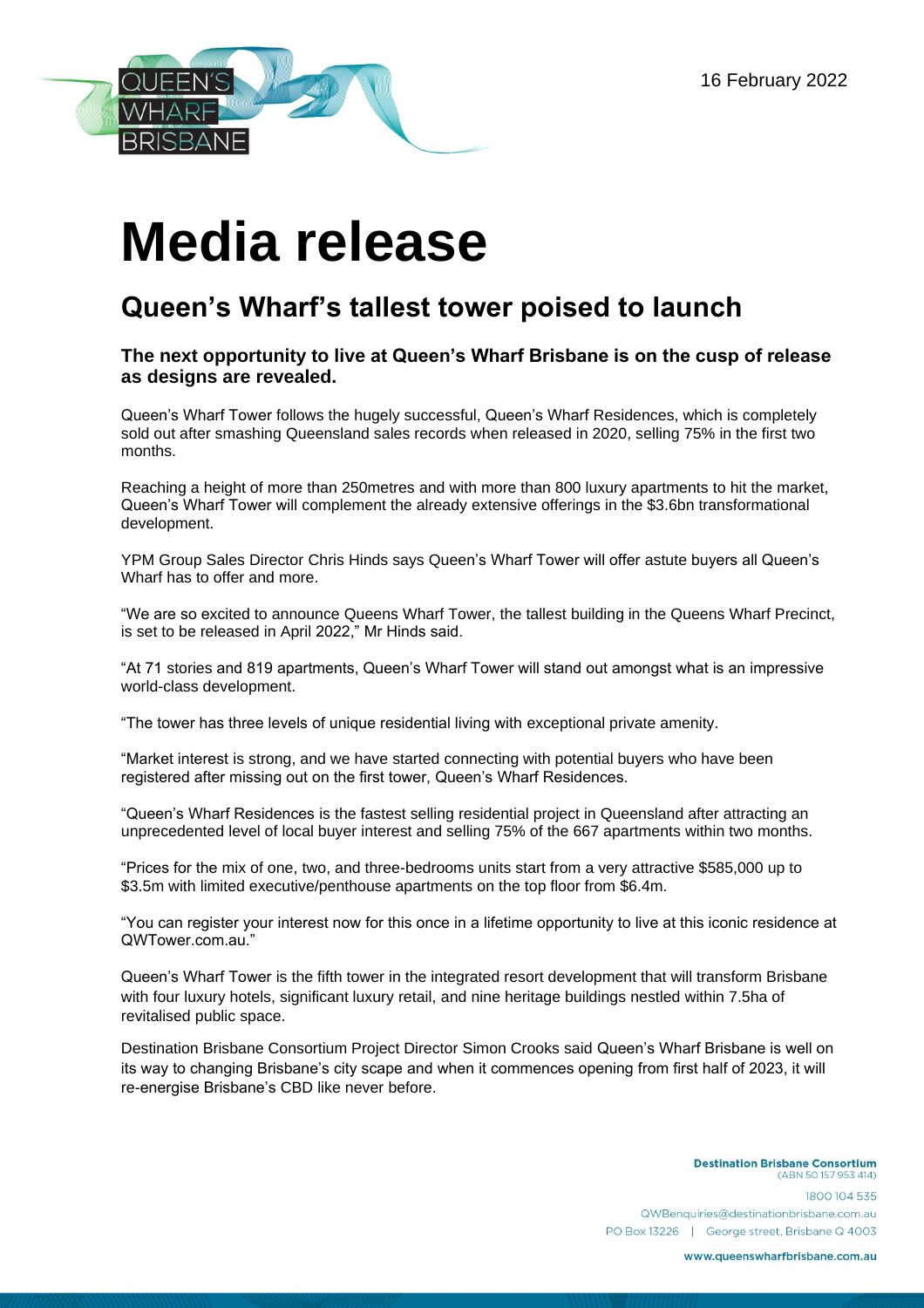

"With the main integrated resort reaching level 20 in parts, construction has spilled into the public space areas and heritage buildings, many of which will become the locals' favourite new dining spots," Mr Crooks said.

"The nine heritage buildings, dated back to the 1800s, are being carefully restored and transformed into new shopping outlets, restaurants and bars as well as spaces for events, entertainment and performance.

"Further to that, sections of the Sky Deck will be installed mid-year as we start to form up Brisbane's newest and hottest venue in town come 2023."

The \$3.6 billion Queen's Wharf Brisbane development is being delivered by Destination Brisbane Consortium – a joint venture led by The Star Entertainment Group alongside its Hong Kong-based partners, Chow Tai Fook Enterprises and Far East Consortium.

Queen's Wharf Brisbane will transform the CBD with four new luxury hotels, more than 50 new bars and restaurants, residential living and the equivalent of 12 football fields of public space when the development is complete.

Queen's Wharf Tower is located at the corner of Margaret and William Sts.

To learn more about Queen's Wharf Brisbane, visit [www.queenswharfbrisbane.com.au](http://www.queenswharfbrisbane.com.au/) and/or our Facebook page [www.facebook.com/queenswharfbrisbane/.](http://www.facebook.com/queenswharfbrisbane/)